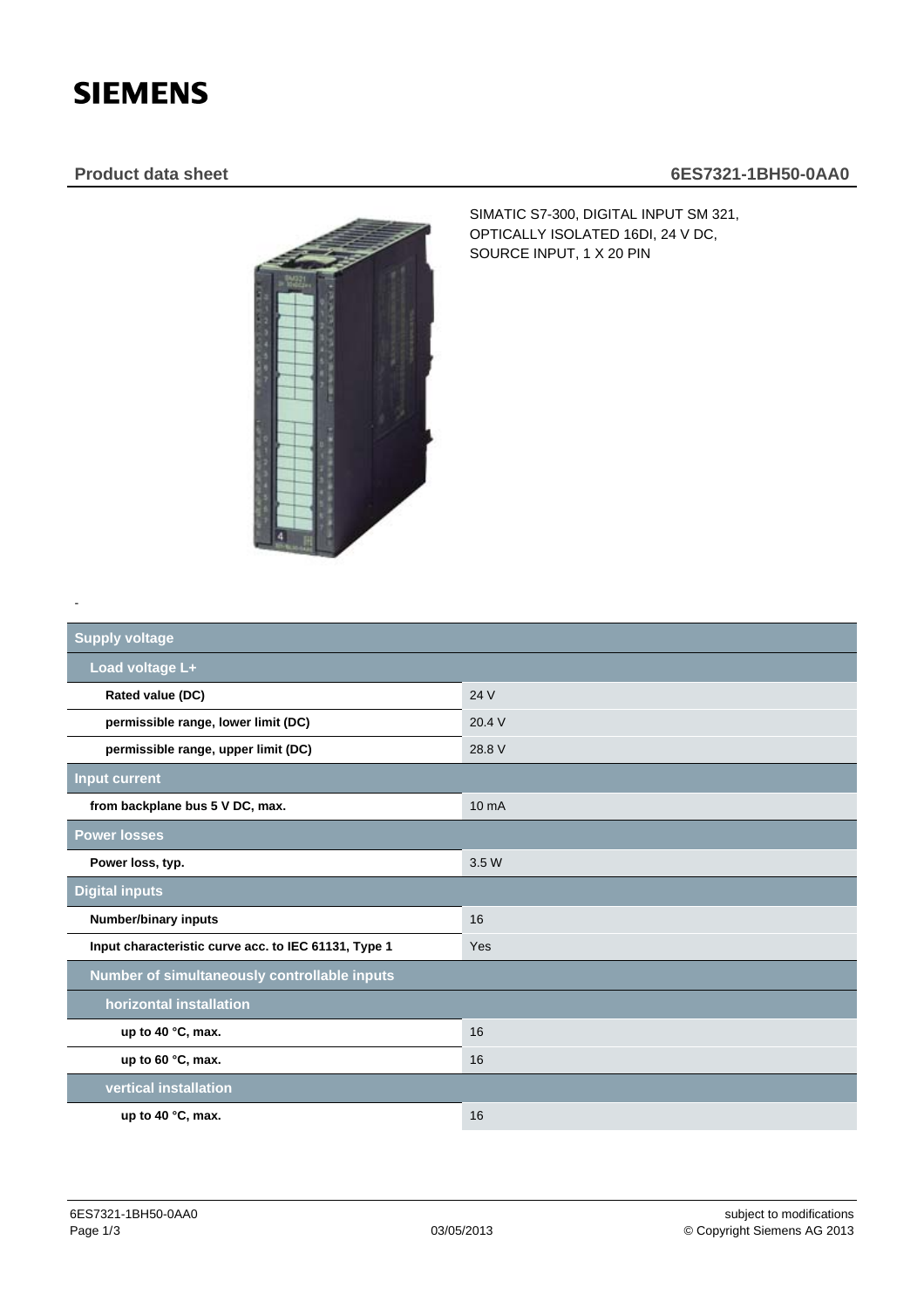| <b>Input voltage</b>                                               |                   |
|--------------------------------------------------------------------|-------------------|
| Type of input voltage                                              | <b>DC</b>         |
| Rated value, DC                                                    | 24 V              |
| for signal "0"                                                     | $-5$ to $+30$ V   |
| for signal "1"                                                     | -13 to -30 V      |
| <b>Input current</b>                                               |                   |
| for signal "1", typ.                                               | 7 mA              |
| Input delay (for rated value of input voltage)                     |                   |
| for standard inputs                                                |                   |
| Parameterizable                                                    | <b>No</b>         |
| at "0" to "1", min.                                                | 1.2 <sub>ms</sub> |
| at "0" to "1", max.                                                | 4.8 ms            |
| <b>Cable length</b>                                                |                   |
| Cable length, shielded, max.                                       | 1000 m            |
| Cable length unshielded, max.                                      | 600 m             |
| <b>Encoder</b>                                                     |                   |
| <b>Connectable encoders</b>                                        |                   |
| 2-wire sensor                                                      | Yes               |
| Permissible quiescent current (2-wire sensor), max.                | 1.5 <sub>mA</sub> |
| <b>Isochronous mode</b>                                            |                   |
| Isochronous operation (application synchronized up to<br>terminal) | <b>No</b>         |
| Interrupts/diagnostics/status information                          |                   |
| <b>Alarms</b>                                                      |                   |
| <b>Alarms</b>                                                      | <b>No</b>         |
| Diagnostic alarm                                                   | <b>No</b>         |
| Hardware interrupt                                                 | <b>No</b>         |
| <b>Diagnostic messages</b>                                         |                   |
| <b>Diagnostic functions</b>                                        | <b>No</b>         |
| <b>Diagnostics indication LED</b>                                  |                   |
| Status indicator digital input (green)                             | Yes               |
| <b>Galvanic isolation</b>                                          |                   |
| <b>Galvanic isolation digital inputs</b>                           |                   |
| between the channels                                               | <b>No</b>         |
| between the channels, in groups of                                 | 16                |
| between the channels and the backplane bus                         | Yes; Optocoupler  |
| <b>Permissible potential difference</b>                            |                   |
| between different circuits                                         | 75 VDC / 60 VAC   |